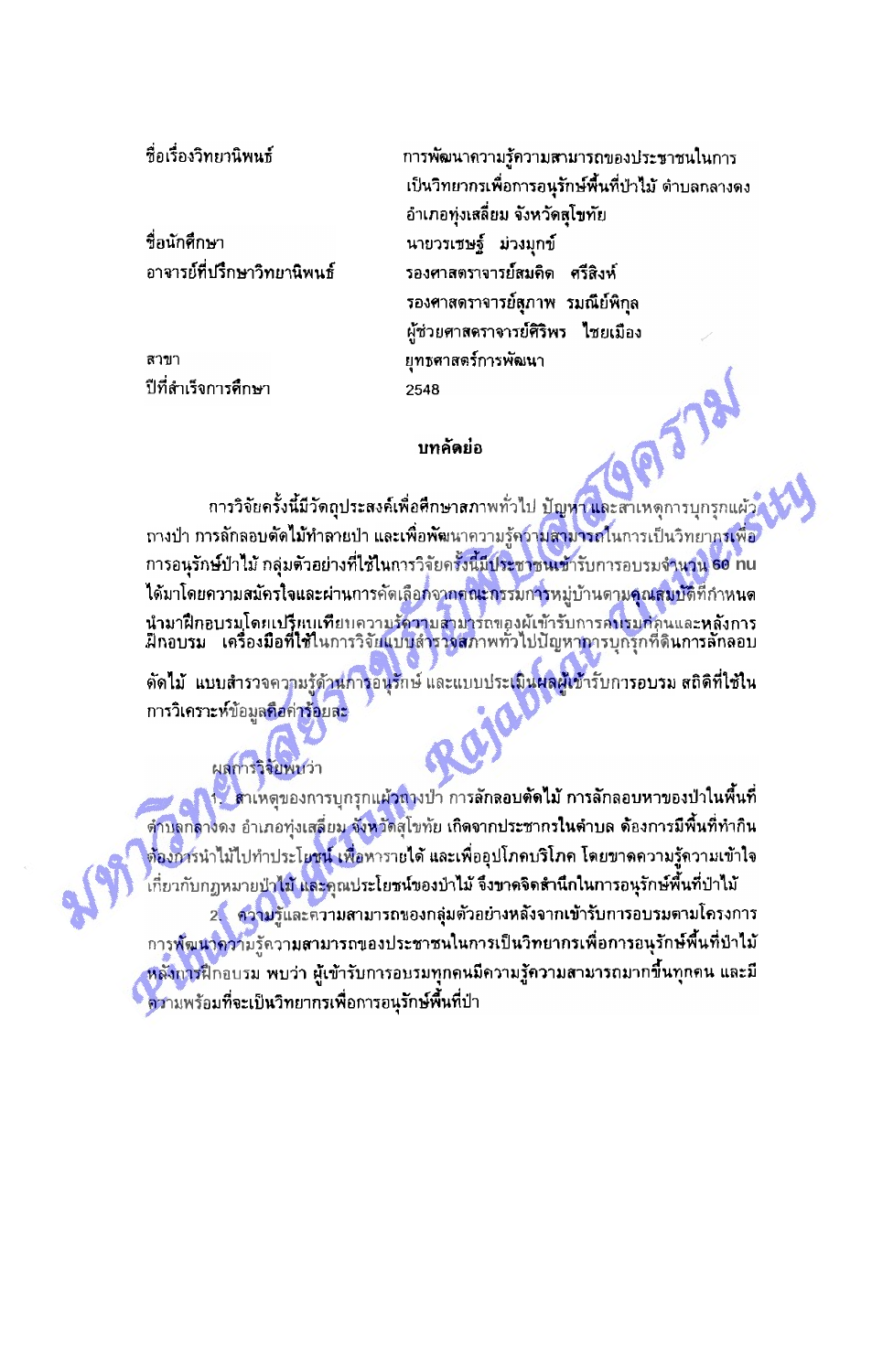3. การปฏิบัติหน้าที่ของวิทยากรเพื่อการอนุรักษ์ป่าไม้ตามโครงการฝึกอบรมประชากร ้เป็นวิทยากรเพื่อการอนุรักษ์พื้นที่ป่าไม้ พบว่า คดีที่เกี่ยวกับการบุกรุกแผ้วถางป่า การลักลอบ ดัดไม้ การลักลอบหาของป่า หลังการทำกิจกรรมมีจำนวนลดลง มีแนวโน้มลดลงเรื่อย ๆ โดยเฉพาะการบุกรุกแผ้วถางป่า และคดีลักลอบตัดไม้ไม่มีคดีเกิดขึ้นอีกจึงนับได้ว่าการจัดโครงการ นี้กอบรมได้ผลสำเร็จ เป็นไปตามสมมุติฐานในการวิจัย คือ ผู้เข้ารับการอบรมทุกคนมีความรู้และ RESIDENCE OF TAX 3 2 AVRI (@GOP) 5781 ้ความสามารถพร้อมที่จะเป็นวิทยากรเพื่อการอนุรักษ์พื้นที่ป่าไม้ และมีส่วนทำให้ประชากรในพื้นที่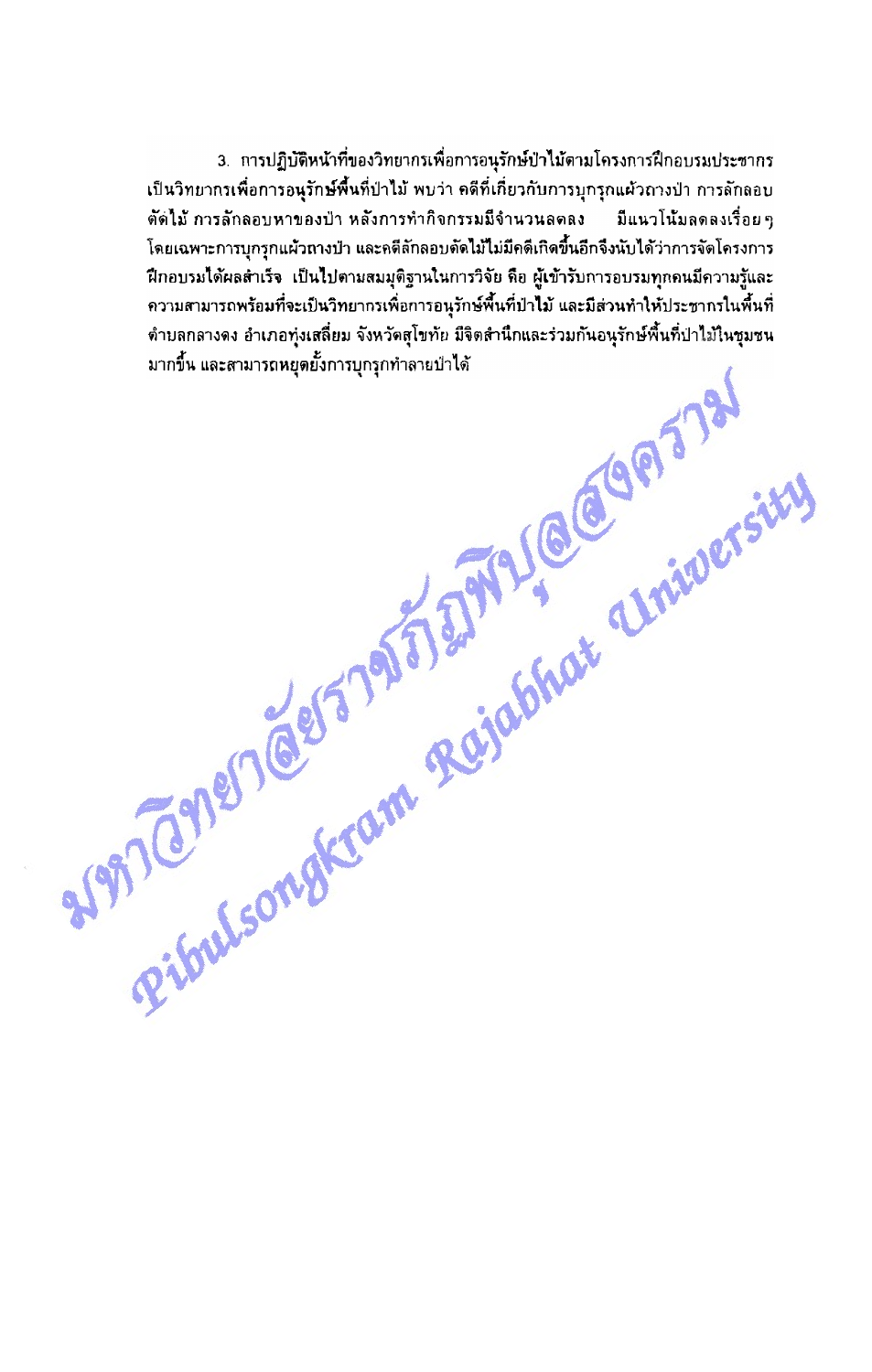ABILITY DEVELOPMENT OF PEOPLE **TO BE INSTRUCTOR**  IN **ORDER** TO **CONSERVE FOREST AREA** : **TUMBOL**  KLANGDONG AMPHUR TUNGSALIEAM SUKHOTHAI **PROVINCE** 

 $181$ 

| Author          | Worachat Moungmuk                       |
|-----------------|-----------------------------------------|
| <b>Advisors</b> | Associate Professor Somkid Srising      |
|                 | Associate Professor Suphap Rommanipigun |
|                 | Assistant Professor Siriporn Chaimuang  |
| Field           | Development Strategy                    |
| Year            | 2005                                    |
|                 |                                         |
|                 |                                         |
|                 | <b>ABSTRACT</b>                         |
|                 |                                         |

Author

## **ABSTRACT**

The purposes of this research were to study various methods of deforestation and to develop training programme for forest conservation for local people. The samplers were 60 volunteers **who** used to trained forest conservation before **and** screened **by the** village **committee.** They were tested both **before** and after **training** to **compare** knowledge gaining. The instruments were questionnaire of **deforestations,** questionnaire of forest conservation **and testing** paper. Data was analyed by percents.

The study found that :

**1.** The causes of deforestations were : **encroaching** lands **for** life sufficiency, cutting wood for sale and consumtion. They were without knowledge of forest **laws and** the **uses of** forest. These unknown knowledge made **them** lack of conservational awareness.

2. Knowledge of forest conservation of the volunteers found that **they**  gained more knowledge and **ready** to be local forest conservation instructors.

**3. After the volunteers acted** their duties, they could reduce **allegation** of land encroachment, wood cutting, wildlife destruction. The training of forest conservational instructors coincided with research expectation for reducing deforestations in klangdong **tumbol,** Thungsaliam District, Sakbhothai Province.